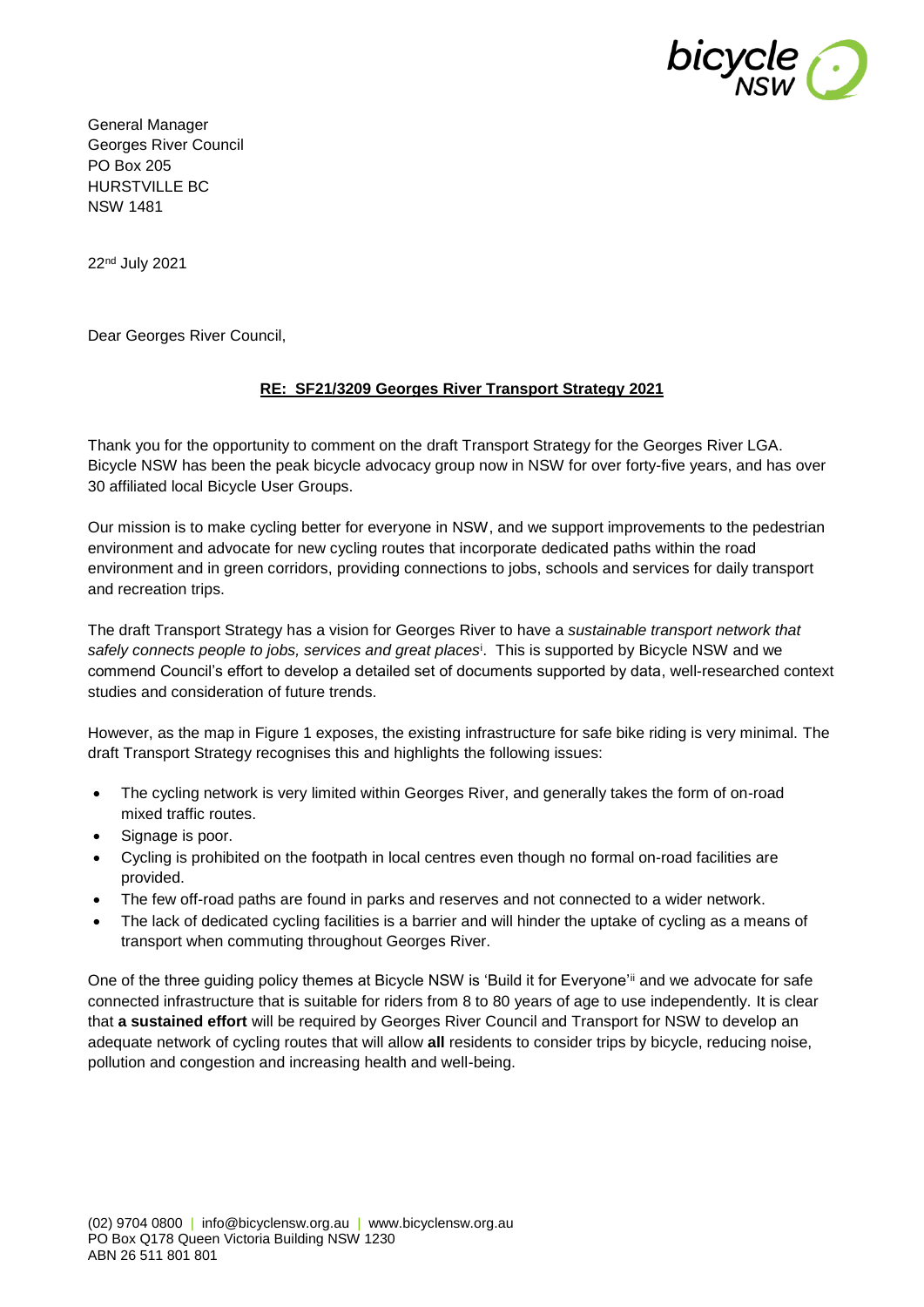

Figure 1: The existing cycling network in Georges River. Only the sections shown in pink are separated off-road paths. (Source: Georges River Council / Cardno)

We have reviewed the draft Transport Strategy alongside other relevant plans that relate to the Georges River area to identify the possible opportunities for improving the active transport network. These plans include:

Transport for NSW Future Transport 2056 Plan<sup>iii</sup>, which commits to providing a regional cycle network in Greater Sydney, known as the Principle Bike Network (PBN).

Greater Sydney Region Plan*, A Metropolis of Three Cities* (2018) which locates Georges River in the south western corner of the Eastern Harbour City. Kogarah and Hurstville are identified as strategic centres. Kogarah is also a nominated Collaboration Area based on its health and education precinct.

South District Plan (2018) includes Georges River and set outs how integrated land use and transport planning can help achieve the 30-minute city through increasing development density near public transit corridors in Strategic Direction 12. The need for better accessibility, connectivity and amenity for pedestrian and cyclists is emphasised. In addition to the strategic centres of Hurstville and Kogarah, local centres are identified at Riverwood, Kingsgrove, Peakhurst, South Hurstville and Oatley.

Sydney Green Grid<sup>iv</sup>, developed by the NSW Government Architect in 2017 and reflected in the district and region plans, proposes an interconnecting network of open spaces that support walking and cycling. The Principal Bicycle Network will integrate the Sydney Green Grid to create important links between activity centres and support active recreation. The Georges River area is covered by the South District documents which highlight key Green Grid opportunities along the Salt Pan Creek and the Illawarra Rail Line (Figure 2).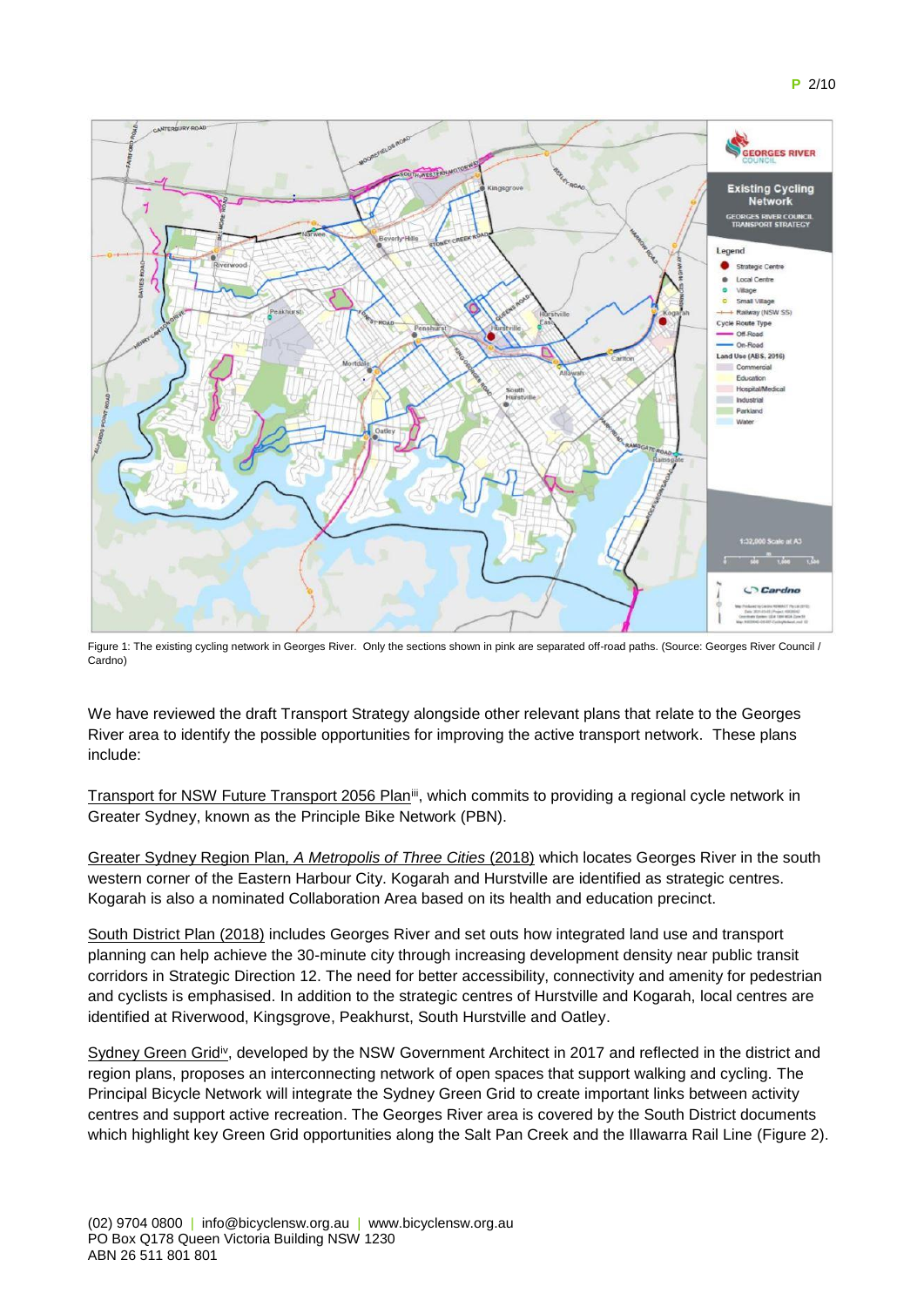

Figure 2: Extract from the Green Grid showing project opportunities in the Georges River area (Source: Tyrrell Studio / NSW Government Architect)

#### Priority project opportunities:

- 4. Illawarra Rail Trail Wolli Creek to Sutherland
- 5. M5 Open Space Corridor
- 6. East Hills Rail Corridor
- 8. Salt Pan Creek Open Space Corridor
- 12. Georges River Parklands
- 34. Inter Rail Line Green Links 35. Georges River Green Links stations + centres
- 

Georges River Council Community Strategic Plan 2018-2028<sup>v</sup>, establishes the vision, themes and goals to guide the Georges River Council to 2028. Community consultation identified six key pillars that are important to the community and underpin future work. Pillar 3 demonstrates an aspiration to 'active and accessible places and spaces' but there are no targets for increasing infrastructure for walking and cycling.

Georges River [Local Strategic Planning Statement 2040](https://yoursay.woollahra.nsw.gov.au/lsps)<sup>vi</sup>, guides land use planning and the delivery of significant infrastructure for Georges River to 2040. The LSPS identifies actions to support the long-term vision of "a productive place to live, work and enjoy with diverse, active green, well designed and connected places". The first theme is Access and Movement under which Council commits to advocate for active transport routes both between and along the T4 and T8 rail corridors and embed pedestrian and cycling infrastructure in all new plans.

Draft Georges River Foreshore Access and Improvement Plan 2020 aims to deliver a resilient foreshore environment in Georges River that supports vibrant communities. The foreshore land has multiple owners which complicates delivery of new paths. Clarendon Road to Riverwood Park along Salt Pan Creek and Oatley Park to Gannon's Park along St Georges River are key headline projects.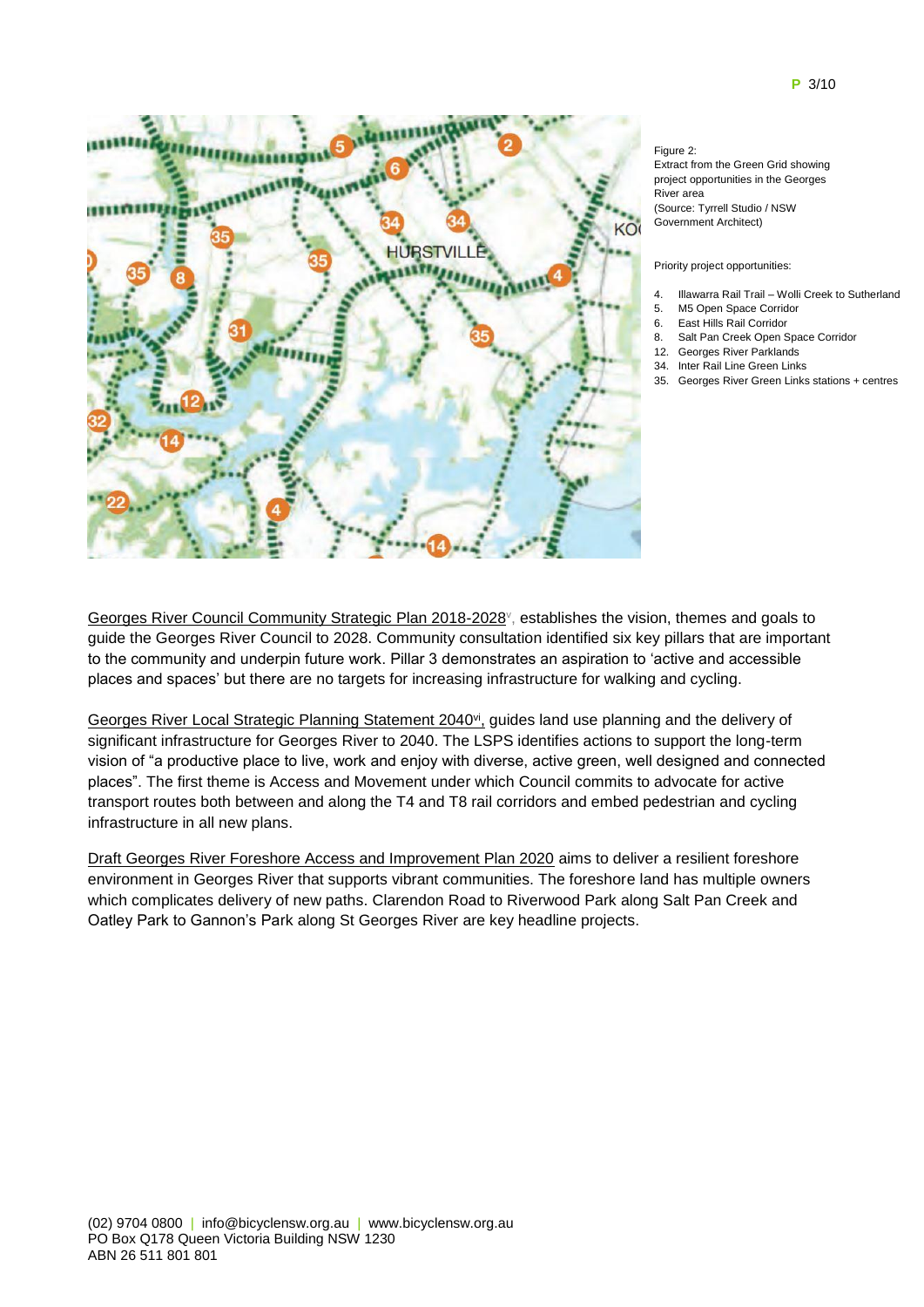# **Review of cycling proposals:**

The draft Transport Strategy has 4 themes - sustainability, safety, connectivity and access – and a set of over 120 actions. 22 actions are particularly relevant to active transport (Figure 3). All are supported by Bicycle NSW. However, there is no detailed timeframe for the actions and **no numerical targets** set around reducing private car use and increasing the mode share of cycling and walking.

|                  | <b>Sustainable transport</b>                                                                                                                                                                                                                                               |                 | <b>Pedestrian crossings</b>                                                                                                                                                                                                                                  |
|------------------|----------------------------------------------------------------------------------------------------------------------------------------------------------------------------------------------------------------------------------------------------------------------------|-----------------|--------------------------------------------------------------------------------------------------------------------------------------------------------------------------------------------------------------------------------------------------------------|
| <b>STI</b>       | Support, encourage and develop sustainable transport initiatives that reduce<br>reliance on private vehicles, e.g. Mobility as a Service (MaaS) system,<br>electric buses.<br><b>Active transport</b>                                                                      | PX <sub>1</sub> | Prioritise additional pedestrian crossings along arterial roads with lengths of<br>450 metres or greater without a crossing, 200 metres in residential / industrial<br>areas, and every 100 metres in centres (off state roads) where desire lines<br>exist. |
|                  |                                                                                                                                                                                                                                                                            |                 |                                                                                                                                                                                                                                                              |
| AT <sub>1</sub>  | Work with TfNSW to provide Sydney Green Grid links through Georges River<br>which link into neighbouring local government areas.                                                                                                                                           | PX <sub>2</sub> | Identify intersections where additional pedestrian crossing legs could be<br>provided subject to the location having a pedestrian desire line. Advocate to<br>TfNSW for upgrades.                                                                            |
| AT2              | Review street trees and canopy cover to improve shade and reduce the<br>urban heat island effect. (This includes supporting/ improving the Green Grid<br>and linking transport to centres, schools and open space).                                                        | PX <sub>3</sub> | Investigate the feasibility of longer crossing times at signalised intersections<br>used by vulnerable community members (young, older, parents and disabled                                                                                                 |
| AT3              | Prioritise footpath, shared path and cycleway upgrades in the 800 metre                                                                                                                                                                                                    |                 | people).                                                                                                                                                                                                                                                     |
|                  | catchment of schools.                                                                                                                                                                                                                                                      | PX4             | Advocate for pedestrian head start crossing movement at all signalised<br>intersections.                                                                                                                                                                     |
| AT4              | Implement the strategic walking, cycling and public transport networks to<br>improve public transport and improve pedestrian and cycling facilities within<br>Georges River and along Southern Sydney Corridor, including connection<br>between the T4 and T8 train lines. |                 |                                                                                                                                                                                                                                                              |
|                  |                                                                                                                                                                                                                                                                            |                 | <b>Bike</b>                                                                                                                                                                                                                                                  |
|                  |                                                                                                                                                                                                                                                                            |                 | Implement the strategic bicycle network for a safe, connected network<br>throughout Georges River integrating with neighbouring local government<br>areas and regional links.                                                                                |
| AT5              | Advocate for the completion of the Illawarra Rail Line corridor active transport<br>route.                                                                                                                                                                                 | Bk1             |                                                                                                                                                                                                                                                              |
|                  | <b>Pedestrian</b>                                                                                                                                                                                                                                                          | Bk <sub>2</sub> | Collaborate with TfNSW to develop and implement the Principal Bicycle<br>Network links within Georges River.                                                                                                                                                 |
| Ped <sub>1</sub> | Adopt consistent footpath standards for Georges River, specifically adopting<br>wider footpaths along higher demand areas / routes within centres to support<br>walking, cycling and accessibility.                                                                        | Bk3             | Advocate to TfNSW for additional cycle parking (including rails and bike<br>sheds) at train stations, particularly at Kogarah and Hurstville stations.                                                                                                       |
| Ped <sub>2</sub> | Implement the strategic pedestrian network that will provide a fully connected<br>and accessible pedestrian network throughout Georges River.                                                                                                                              | Bk4             | Provide bicycle parking in the public domain at all centres. Target at least 5%<br>of the quantum of Council on and off-street parking located at car parks and/<br>or distributed around centres, i.e. integrated with sign poles and/ or bicycle           |
|                  | Provide separation / space/ landscaped buffer between footpaths and vehicle                                                                                                                                                                                                |                 | parking areas in off-street car parks located in a conspicuous location.                                                                                                                                                                                     |
| Ped <sub>3</sub> | travel lanes along freight routes using on-street parking or landscaping and/<br>or investigate opportunities for speed limit reductions.                                                                                                                                  |                 | New business/ commercial/ industrial developments to provide 5% bike<br>parking based on the total number of car parking spaces provided.                                                                                                                    |
| Ped <sub>4</sub> | Investigate locations for potential pedestrian priority treatments, including<br>High Pedestrian Activity Areas, Shared Zones and 40 km/h or lower speed<br>limit zones.                                                                                                   | Bk5             | Developments should have 1 change room and shower facilities per 10<br>spaces with a minimum of 1.                                                                                                                                                           |
| Ped <sub>5</sub> | Identify opportunities for redevelopment sites to provide through site links<br>and adequate pedestrian space on footpaths and for waiting at intersections.                                                                                                               | Bk6             | New residential development should have at least 1 secure multi-purpose<br>space that can function as bike parking per dwelling and at least 5% visitor<br>bicycle parking provided in a conspicuous location.                                               |

Figure 3: Extract from the table of actions, draft Transport Strategy. (Source: Georges River/Cardno)

A strategic cycling network has been identified as the basis of the first Bike Plan for Georges River. The proposed network (Figure 4) is **very comprehensive** and provides Council with a clear a starting point to focus investment. A very useful map highlighting priority infrastructure interventions is shown in Figure 5.

The network clearly incorporates the **signature active transport projects** identified in the Green Grid – the Illawarra Rail Line corridor, the Salt Pan Creek Open Space corridor, the Georges River Parkland and the east Hill Rail corridor. Several links between the T4 and T8 rail lines are proposed, as promised in the Georges River LSPS and Action AT4 of the draft Transport Strategy. A focus on routes along and between the rail corridors is very important to support mixed mode trips.

The **timeframe** for the delivery of the network is disappointingly long with 15 years needed to complete the routes. However, we support the prioritising the Green Grid routes within the first 5 years. There is an **overreliance on shared paths** for off-road routes. These are not suitable for all locations, and may lead to future conflict between people walking and cycling, particularly as population increases.

We have studied the results of the online Bicycle User Group survey that are tabulated in the draft Transport Strategy and, in July 2021, we consulted directly with the local St George BUG. The BUG identified a number of missing links and gaps in the local network which have been the focus of ongoing advocacy. It would appear that most requests are reflected in the proposed cycle network but some specific issues are highlighted in the following section.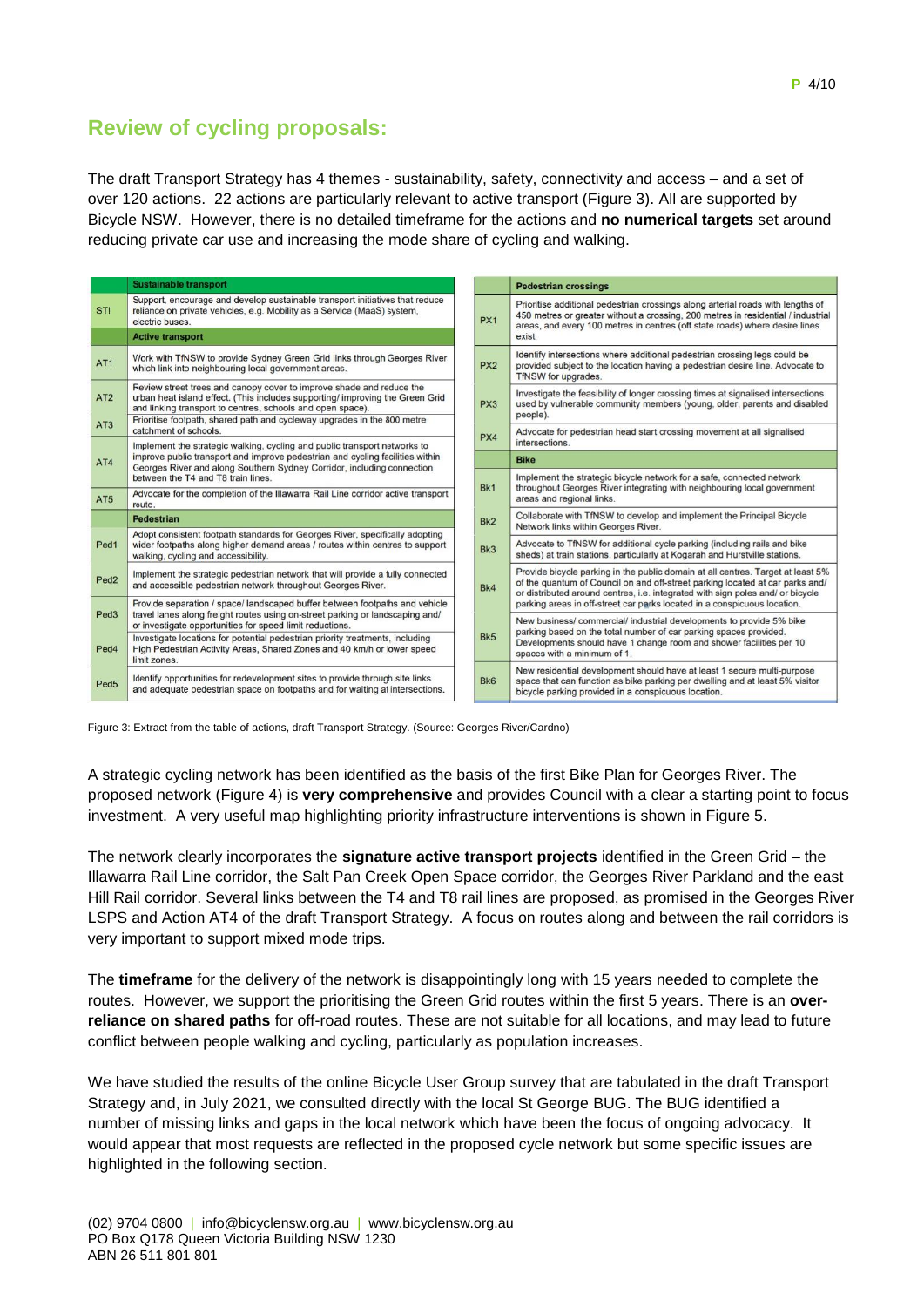



Figure 4: Proposed cycling network (Source: Georges River/Cardno)



Figure 5: Priority interventions required to deliver the cycling network (Source: Georges River/Cardno)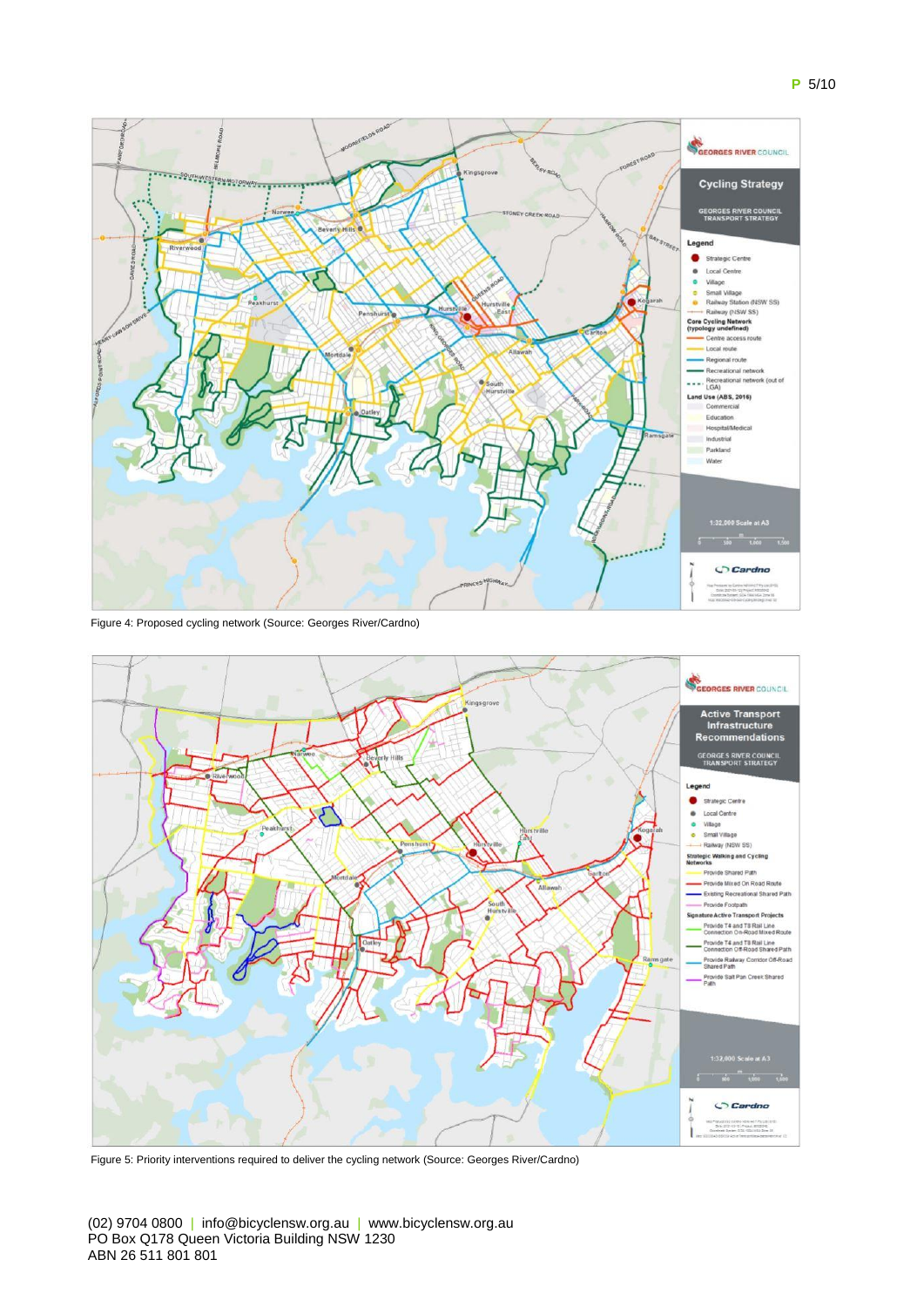## **Recommendations:**

In 2016, Georges River had 153,161 residents. The population is forecast to grow by around 84,000 people to 237,396 by 2056 according to the TfNSW's travel zone projections. This equates to 55 per cent growth and an addition of 2,100 people per year. Hurstville, Riverwood and Kogarah are expected to experience the largest population growth<sup>vii</sup>.

Private car use currently accounts for 69% of daily weekday trips. Only 16% of daily trips are made via walking and cycling which is less than the Sydney average of 18%<sup>viii</sup>. Improving active and public transport infrastructure and increasing the take up of people walking, cycling and catching public transport will ultimately reduce the number of people choosing to drive.

#### **1. Deliver the active transport network as soon as possible**

There has never been a better time to build for bike riding and active transport, as evidenced in the new Transport for NSW policies that require State projects to prioritize road space for active transport:

- Providing for Walking and Cycling in Transport Projects Policy CP21001<sup>ix</sup>
- Road User Space Allocation Policy CP21000<sup>x</sup>



Figure 6: Diagram expressing Transport for NSW's road user priority. (Source: Transport for NSW)

As discussed, NSW Government has committed to provide a regional cycle network in Greater Sydney, as outlined in the Future Transport 2056 Plan<sup>xi</sup>. The Principle Bike Network (PBN) is being finalised by Transport for NSW and will align with the Green Grid priorities.

The draft Transport Strategy prioritises the construction of Green Grid routes within the first 5 years. We suggest that the delivery of regional routes should occur in the same timeframe, ensuring a rapid roll-out of the PBN and allowing longer commuting trips between neighbouring LGAs.

#### **2. Future proof the active transport network**

The status quo of walking and cycling activity in the Georges River area is likely to change rapidly. The density of walkers will increase when new housing and retail is delivered as proposed. An upswing in travel by bikes has occurred recently due to Covid, individual reactions to climate change, a surge in local delivery services and the growing popularity of e-bikes. In addition, State policies to address climate change and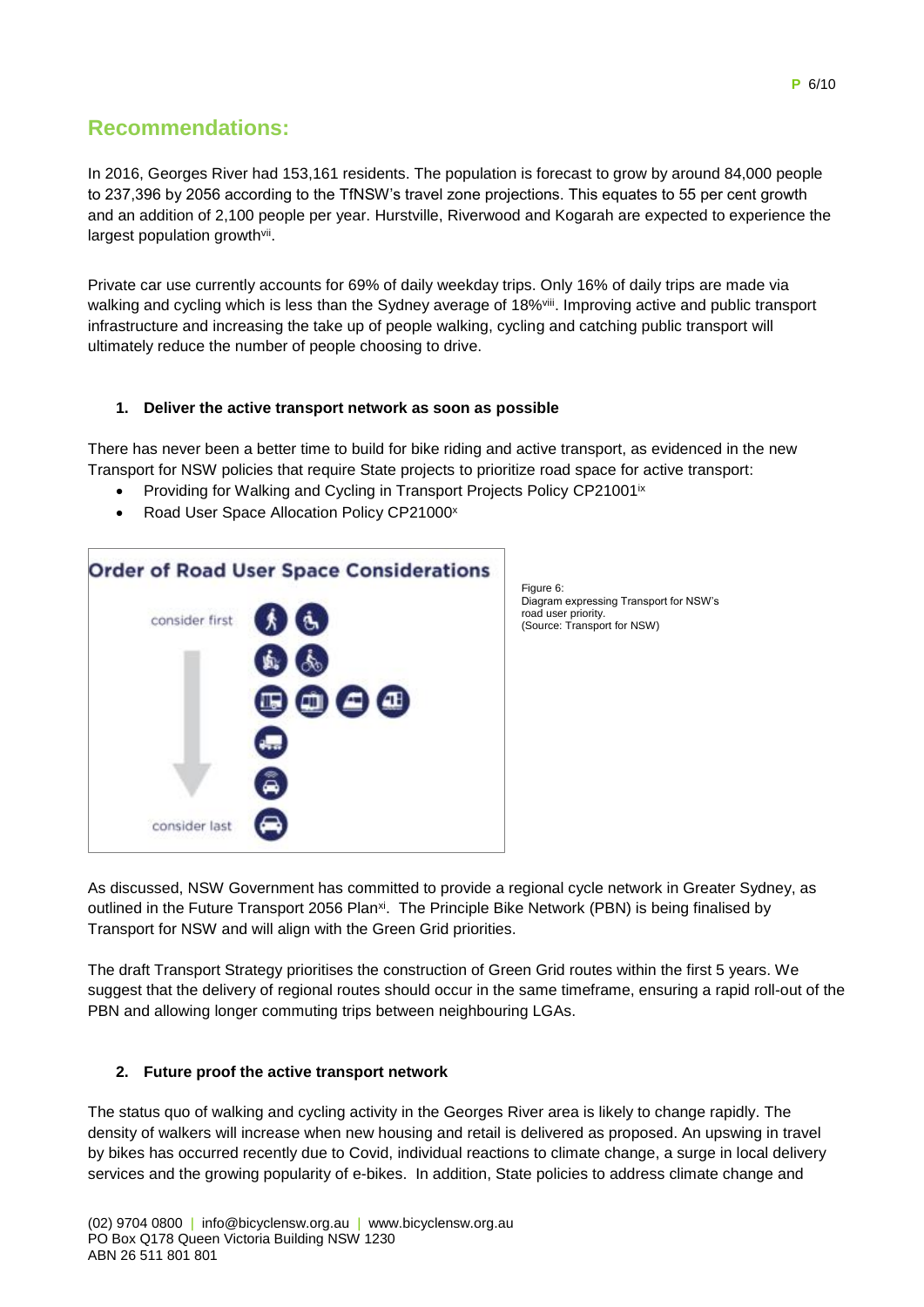urban liveability will add to pressures on councils to secure a much bigger travel share for walking and cycling. It is important to future proof the cycle network by allowing for increased demand at the outset.

#### **3. Provide segregated infrastructure rather than shared paths in most locations**

Our preferred infrastructure is always completely separated paths that cater for all riders of all ages and abilities. According to the best practice 'cycling segmentation' model, developed in Portland USA to identify the type and needs of existing and potential bike riders<sup>xii</sup>, such cycle paths will allow 70% of local residents to consider journeys by bike (Figure 7).



Figure 7: Four general categories of comfort levels for cycling as transportation. Source: North Sydney Council

The provision of properly segregated infrastructure on key commuter routes with space to accommodate future demand must be a key policy position of Georges River Council. Shared paths are not suitable for areas with high pedestrian and cycling activity and will not lead to an acceptable level of amenity and safety for either walkers or riders with conflict occurring between different users. Door zone bike lanes, bike stencils on the road and dangerous intersections will continue to deter the 48%<sup>xiii</sup> of people who are 'interested but concerned', from making the switch to cycling, and parents will still feel driving their children to school and activities is the only way to keep them safe from being hit by cars. Any small increase in inconvenience to car drivers created by reducing road space for driving and parking private vehicles will incentivise the mode-shift that Transport for NSW and Georges River Council seek, benefitting local residents with quieter streets, and less pollution, noise and through-traffic.

It is important to refer to the new Cycleway Design Toolbox $x^{\text{inv}}$  to ensure that the paths are constructed to current best practice.

#### **4. Reduce speed limits to 30km/h on local streets with on-road cycle routes**

30km/h has been shown as an optimal speed limit to allow people driving and cycling to share the road safely<sup>xv</sup> and is becoming a standard speed limit in many parts of the world. All single lane roads in Spain have been under a 30km/h limit since May 2021 and 30% of UK residents live in 20mph areas<sup>xvi</sup>.

30 km/h limit streets negate the need for separate bicycle infrastructure. This is suggested in Section 5.3.4 of the draft Transport Strategy but Action Ped4 calls for reducing speeds to 40km/h in shared zones. This is not low enough.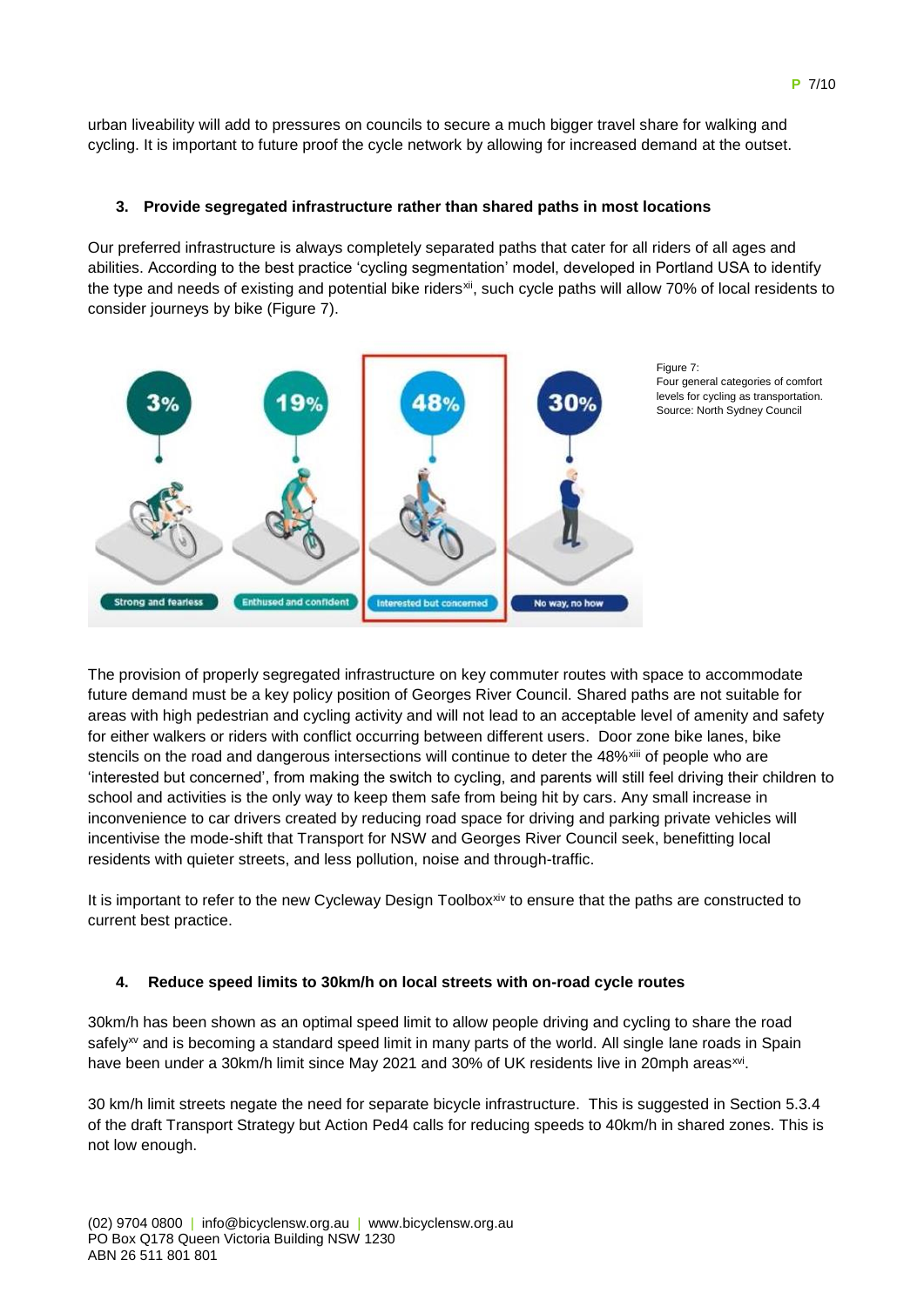Lower speed limits are an important building block for Vision Zero, an approach to road safety that was launched in Sweden in 1994 with the simple premise that no loss of life is acceptable. The Vision Zero approach has been highly successful and has spread to many other countries. The key policies include prioritizing low urban speed limits, pedestrian zones, physical separation between bicycle and car traffic, data-based traffic enforcement and behaviour-change education<sup>xvii</sup>.

Georges River has terrible crash rate with 2140 crashes between 2014 and 2018, which led to 9 fatalities, 6 of these pedestrian, and 326 serious injuries<sup>xviii</sup>. We support the target of zero crashes by 2040 set out in the draft Transport Strategy and urge Georges River to prioritise the implementation of low speed limits as part of a Vision Zero approach.

### **5. Set targets to increase the mode share of walking, cycling and public transport**

Georges River should set ambitious **numerical targets** for reducing reliance on private vehicles rather than a vague aim to 'increase' active and public transport by 2040.

The population of the LGA is predicted to grow by 55% over 40 years from 153,000 in 2016 to 237,000 in 2056. Private car use currently accounts for 69% of daily weekday trips<sup>xix</sup>. Assuming 2 trips per day per resident, 69% of trips by private car equates to 211,000 trips per day for the 2016 population. A similar mode share in 2056 will result in 327,000 weekday car trips.

Congestion and traffic is already a problem. A target of reducing private car use to 45% of daily trips will be needed just to maintain today's levels of congestion. However, Bicycle NSW encourages Georges River to set a much more ambitious target in the draft Transport Strategy.

The focus of any transport strategy in a dense and lively city should be to reduce the numbers of cars on the roads as fast as possible and free up space for walking, cycling and public transport. Other councils have set proper targets for private vehicle trips. For example, Woollahra's Draft Integrated Transport Strategy  $2021<sup>xx</sup>$  aims to reduce the private car mode share to 40% by 2026. It would be very disappointing to for Georges River not to commit to reduce the overall level of congestion and the associated pollution, noise, health and safety issues.

#### **6. Maintain a focus on the important details of the cycle network**

While the draft Transport Strategy aspires to an excellent future network, it is the **detailed design** of cycle routes, end of trip facilities and wayfinding that will encourage the uptake of cycling and reduce dependence on private vehicles.

It is essential to ensure that popular daily destinations such as town centres, schools and stations are easy to reach by bicycle for all residents of all ages and abilities. In particular, safe connections with all education facilities along the routes must be incorporated. Cycling infrastructure needs to be safe and continuous to increase the mode share of cycling and reduce congestion associated with school journeys.

Integration of the routes with train stations and bus stops is essential to ensure easy access by bike and foot. All public transport journeys start and finish with a walk or cycle. By providing high-quality, safe conditions for walking to the station, residents will be encouraged to use mass transit. If safe cycling is facilitated, the catchment for the train station increases, breaking down the first/last mile barrier which can inhibit take-up of public transport.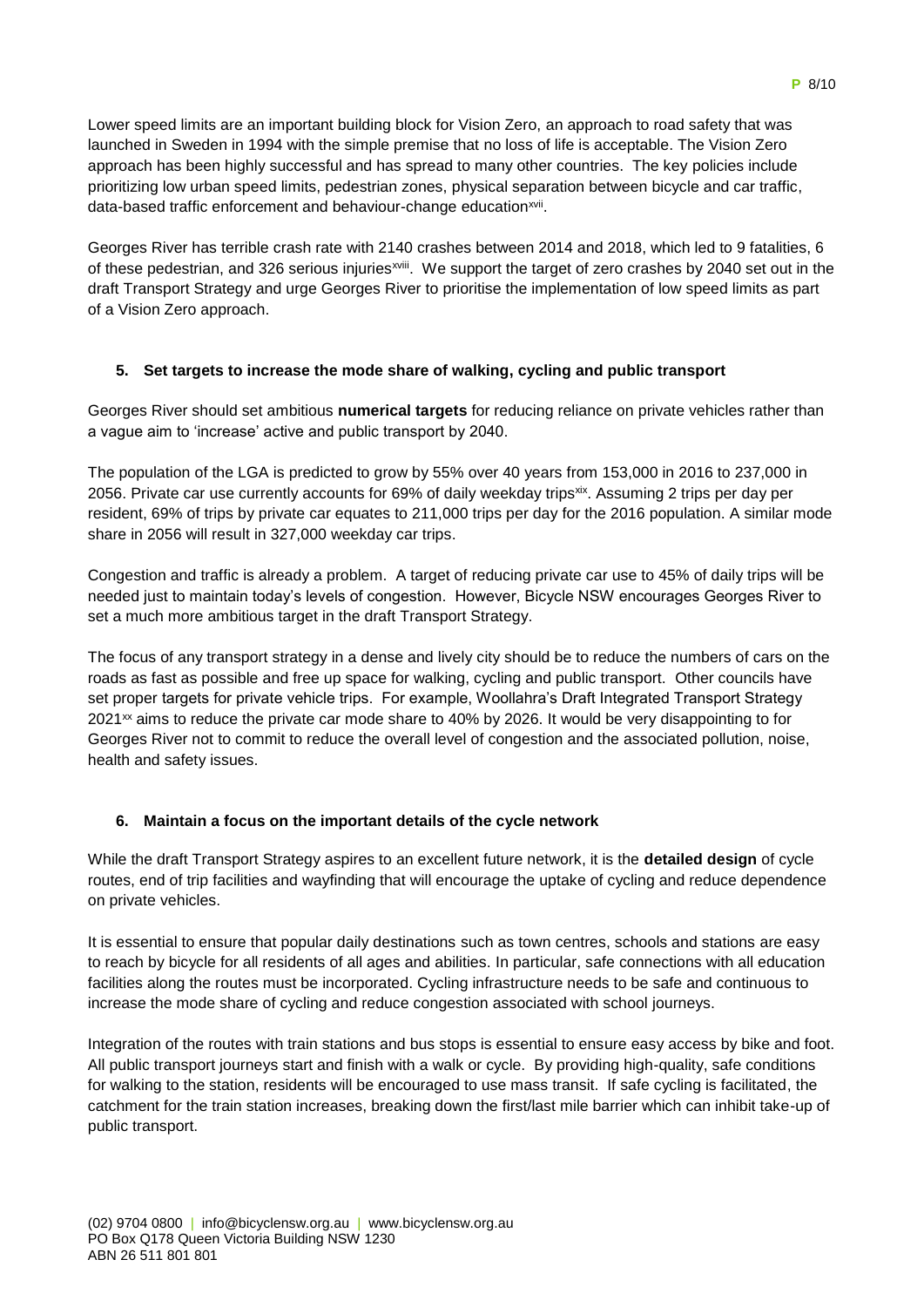Parking and other end of trip facilities should be provided at journey end locations to further support riders and encourage participation. Wayfinding supports visitors to vibrant centres by clearly articulating and communicating the most efficient and safest route. Signage style for wayfinding should be consistent throughout Georges River.

In addition, we support the following specific requests made by St George BUG:

- Prioritise a safe and convenient crossing of King Georges Road along the M5 cycle path
- Add bike lanes to Mortdale shopping area and move parking away from the street if necessary
- Widen the shared path north of Como Bridge to reduce conflict between people cycling and walking
- Add one-way cycle paths to each side of Captain Cook Bridge.
- Ensure that cycle parking at stations included secure bike cages.

# **Conclusion:**

Bicycle NSW supports the game-changing upgrades to the active transport network outlined in the Georges River draft Transport Strategy. Now is the time to develop an inspirational vision for allocating road space and integrating transport modes based on desired future outcomes. Safe infrastructure to support walking and cycling will benefit everyone in the community, reducing congestion and pollution while improving public health and providing more equitable access to employment, services and public transport.

Cycle paths offer the greatest mode-shift potential when riders are able to complete a whole journey safely. The City of Parramatta and City of Sydney have demonstrated that building safe, well-connected cycleways works to induce mode-shift to active transport.

We look forward to working with Georges River to progress the delivery of bicycle infrastructure in the area.

Yours faithfully,

### *Sarah Bickford*

Bike Planner Bicycle NSW

iv Sydney Green Grid, South District. Tyrrell Studio, 2017.

<sup>&</sup>lt;sup>i</sup> Georges River Environment and Planning Committee. 2021, June 15. Draft Georges River Transport Strategy 202. https://yoursay.georgesriver.nsw.gov.au/69981/widgets/342099/documents/208187 1

ii Bicycle NSW, Policy Framework. [Online as at 19/7/2021] https://bicyclensw.org.au/our-policy/

iiiNSW Government, Future Transport 2056 [Online 1/4/2020] [https://future.transport.nsw.gov.au/plans/future-transport](https://future.transport.nsw.gov.au/plans/future-transport-strategy/future-transport-greater-sydney)[strategy/future-transport-greater-sydney,](https://future.transport.nsw.gov.au/plans/future-transport-strategy/future-transport-greater-sydney) Points 3-5

https://www.governmentarchitect.nsw.gov.au/resources/ga/media/files/ga/plans/sydney-green-grid-plan-5-south-district-2017.pdf

<sup>v</sup>Georges River Council Community Strategic Plan 2018-2028.

<https://yoursay.georgesriver.nsw.gov.au/34469/documents/81441>

vi Georges River LSPS 2040. 2020, February.

https://www.georgesriver.nsw.gov.au/StGeorge/media/Documents/Development/Strategic%20Planning/LSPS\_revised-FEB-2020-FINAL-WEB.pdf